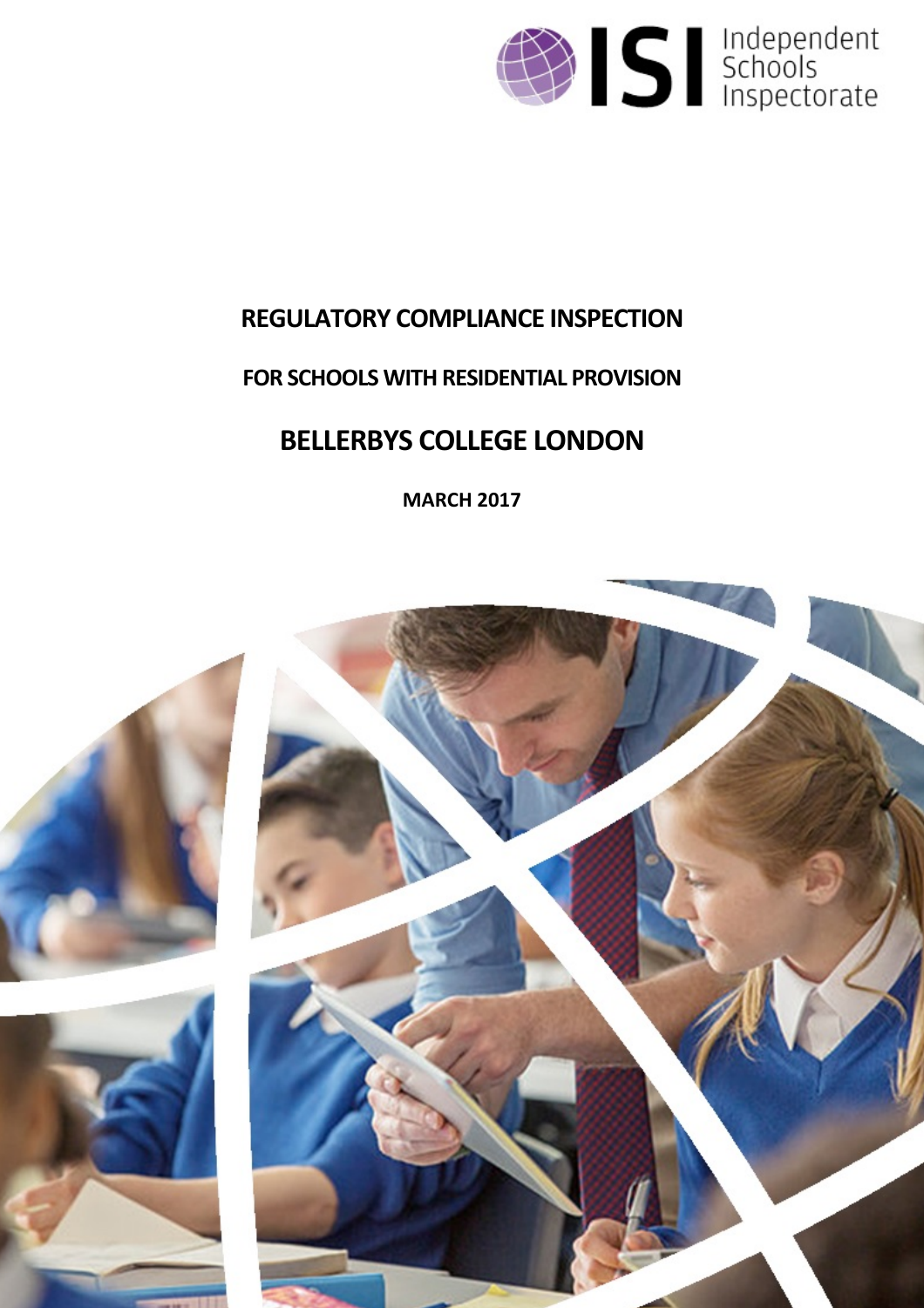| <b>School</b>                            | Bellerbys College London                                                                                                                                                                                                                                                                                                                                                                               |     |                 |     |
|------------------------------------------|--------------------------------------------------------------------------------------------------------------------------------------------------------------------------------------------------------------------------------------------------------------------------------------------------------------------------------------------------------------------------------------------------------|-----|-----------------|-----|
| <b>DfE Number</b>                        | 203/6376                                                                                                                                                                                                                                                                                                                                                                                               |     |                 |     |
| <b>Address</b>                           | <b>Bounty House</b><br>Stowage<br>Greenwich<br>London<br>SE8 3DE                                                                                                                                                                                                                                                                                                                                       |     |                 |     |
| <b>Telephone number</b>                  | 020 8694 7001                                                                                                                                                                                                                                                                                                                                                                                          |     |                 |     |
| <b>Email address</b>                     | abaines@studygroup.com                                                                                                                                                                                                                                                                                                                                                                                 |     |                 |     |
| Principal                                | <b>Ms Alison Baines</b>                                                                                                                                                                                                                                                                                                                                                                                |     |                 |     |
| <b>Chair of governors</b>                | Mr Mike Everett                                                                                                                                                                                                                                                                                                                                                                                        |     |                 |     |
| Age range                                | 15 to 19                                                                                                                                                                                                                                                                                                                                                                                               |     |                 |     |
| Number of pupils on roll                 | 202                                                                                                                                                                                                                                                                                                                                                                                                    |     |                 |     |
|                                          | <b>Boys</b>                                                                                                                                                                                                                                                                                                                                                                                            | 122 | Girls           | 80  |
|                                          | Day pupils                                                                                                                                                                                                                                                                                                                                                                                             | 47  | <b>Boarders</b> | 155 |
|                                          | Year 11                                                                                                                                                                                                                                                                                                                                                                                                | 11  | Years 12 and 13 | 191 |
| Pupils' ability                          | Nationally standardised test data provided by the<br>school indicate that the ability of the pupils is<br>broadly average.                                                                                                                                                                                                                                                                             |     |                 |     |
| Pupils' needs                            | The number of pupils requiring support for special<br>educational needs and/or disabilities (SEND) is<br>No pupil has a statement of special<br>three.<br>educational needs or an education, health and care<br>(EHC) plan. All of the pupils have English as an<br>additional language (EAL), the level of support they<br>receive depends on their standard of English when<br>they join the school. |     |                 |     |
| History of the school                    | The school was established in 1997 and moved to its<br>current premises in Greenwich in 2004. The current<br>principal has been in post since 2015.                                                                                                                                                                                                                                                    |     |                 |     |
| <b>Ownership and governing structure</b> | The school is owned by Bellerbys Education Services<br>Limited; the proprietors delegate governance to the<br>Bellerbys College Advisory Board.                                                                                                                                                                                                                                                        |     |                 |     |

# **School's details**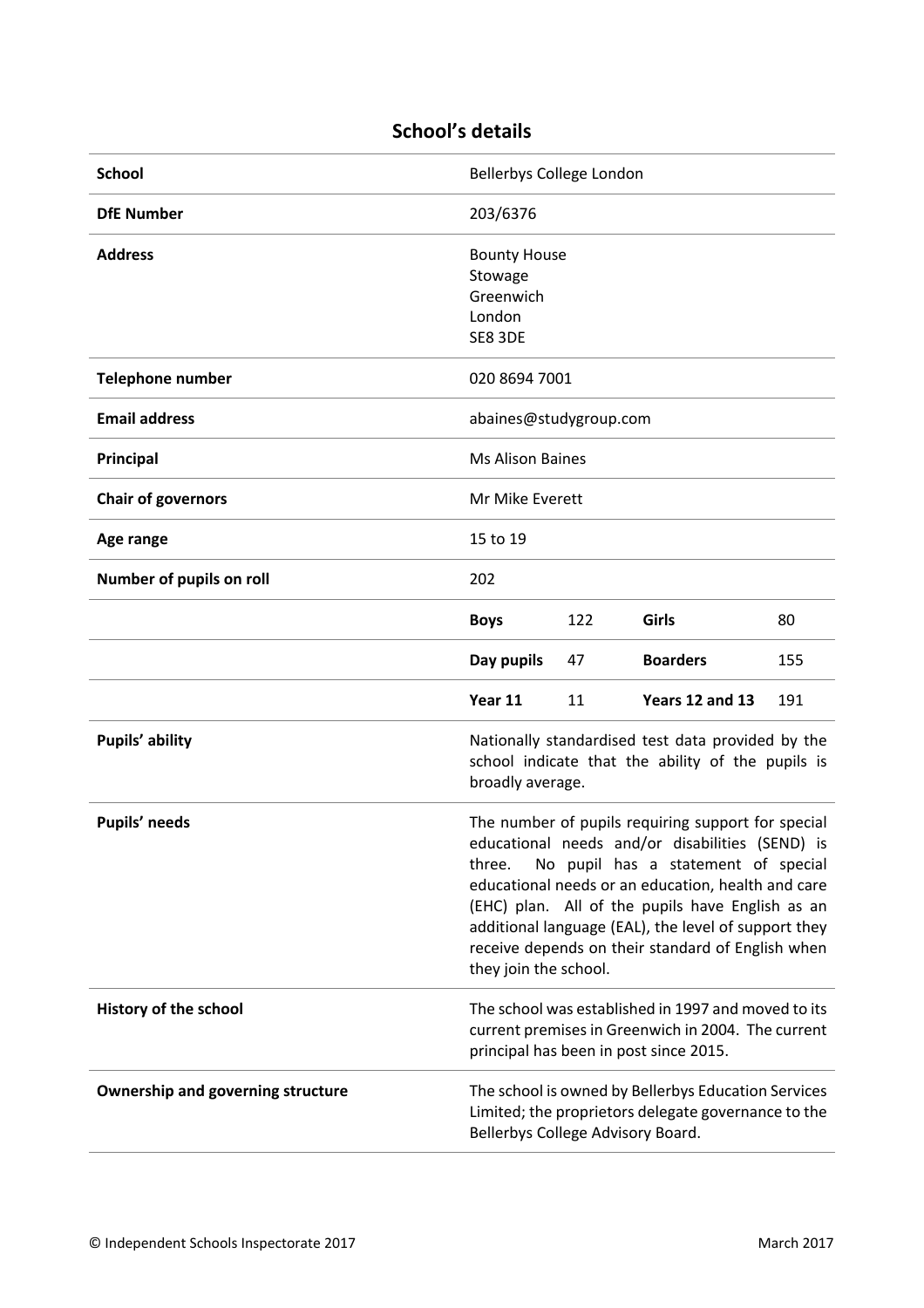| <b>School structure</b>  | Most pupils join the school in Year 12, although a<br>small number join in Year 11. All pupils are<br>educated in the main school building, which is in a<br>gated campus where the boarding accommodation<br>is also located.    |
|--------------------------|-----------------------------------------------------------------------------------------------------------------------------------------------------------------------------------------------------------------------------------|
| Other useful information | All pupils are from overseas; the majority are from<br>China, Vietnam and Russia.<br>Boarders are<br>accommodated in one mixed and two single-sex<br>boarding houses. In addition, three pupils are<br>placed with host families. |
| <b>Inspection dates</b>  | 15 to 16 March 2017                                                                                                                                                                                                               |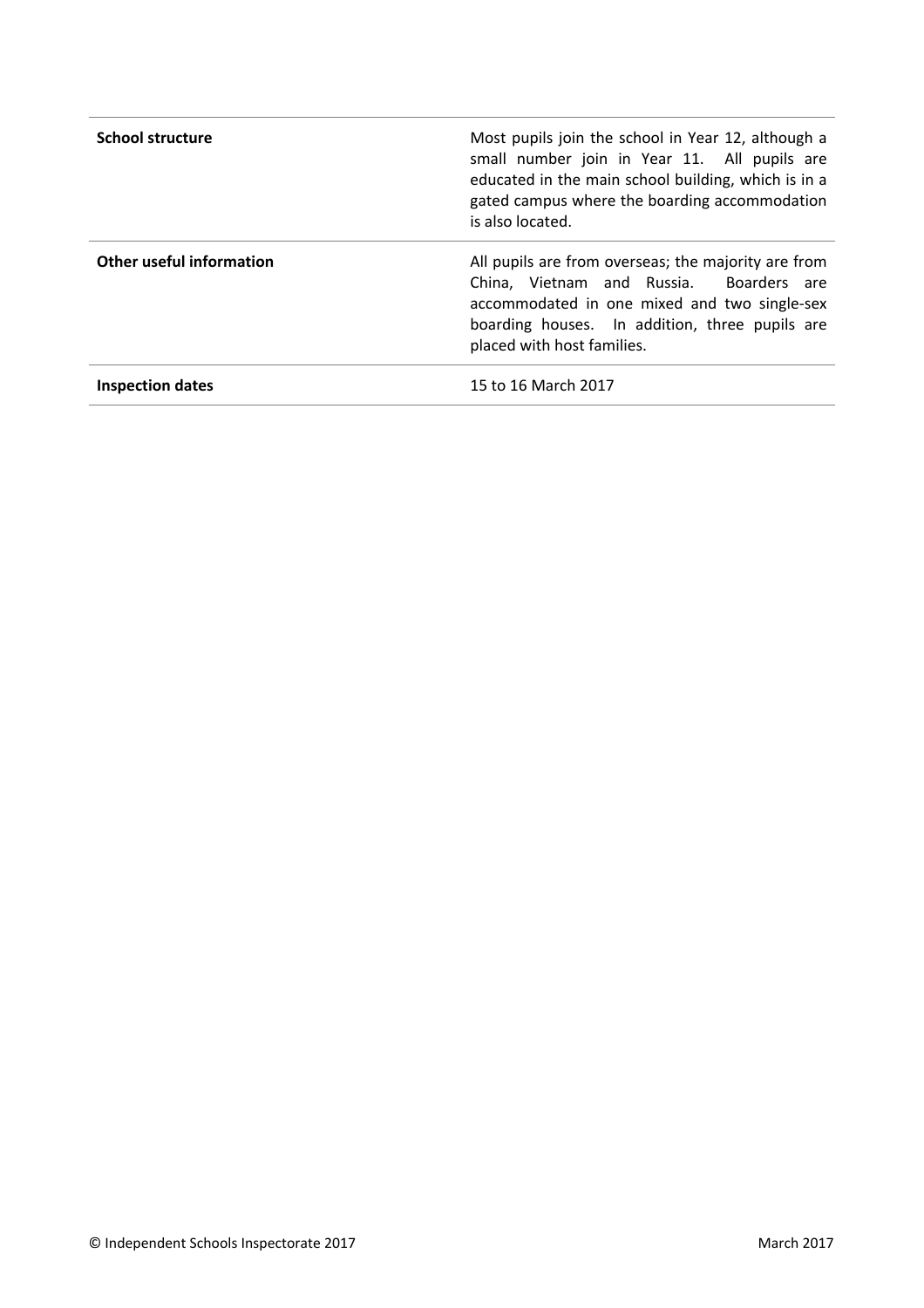#### **PREFACE**

The registration authority for independent schools is the Department for Education (DfE), which directs inspection according to a specified frequency or at any time where the DfE has particular concerns about a school. The Independent Schools Inspectorate (ISI) is the body approved by the Secretary of State for the purpose of inspecting schools which are, or whose heads are, in membership of the associations which form the Independent Schools Council (ISC) and reporting on the extent to which they meet the Independent School Standards ("the standards") in the Schedule to the Education (Independent School Standards) Regulations 2014. Accordingly, inspection records whether the school meets each of these standards, which are arranged in eight Parts, each of which is divided into separate paragraphs. The inspection of schools that have early years settings not requiring registration similarly records whether the school complies with key provisions of the Early Years Foundation Stage statutory framework, and for registered settings the full range of the Early Years Foundation Stage provisions is considered. Additionally, the inspection reports on the school's accessibility plan under Schedule 10 of the Equality Act 2010 and the ban on corporal punishment under section 548 of the Education Act 1996. It comments on the progress made by the school in meeting the compliance action points set out in the school's most recent statutory inspection.

This inspection also contains specific judgements on the National Minimum Standards for Boarding Schools ('boarding NMS'). It also comments on the progress made by the school in meeting the compliance action points set out in the most recent statutory boarding inspection and it judges the extent to which the school currently meets the boarding NMS. It identifies any standards which the school does not meet and requires action to meet them. Findings are distributed across sections relating to the eight Parts of the standards.

All association independent schools will have an inspection within three yearsfrom April 2016, in accordance with the Framework. The inspection may be of COMPLIANCE ONLY or of EDUCATIONAL QUALITY AND COMPLIANCE depending on a number of factors, including findings from their most recent inspection. Schools judged not to meet the standards, including the boarding NMS, following their inspection may also be subject to a progress monitoring visit before their next routine inspection. The progress monitoring visit will judge whether the school has taken the necessary action to meet any un-met standards and any qualitative concerns identified at their previous inspection.

**This is a COMPLIANCE ONLY inspection and as such reports only on the school's compliance with the standards, including the boarding NMS.** The standards represent minimum requirements and judgements are given either as **met** or as **not met**. All schools are required to meet all the standards applicable to them. Where the minimum requirements are not met, this is clearly indicated in the relevant section of the report and the school is required to take the actions specified.

The inspection does not include matters that are outside of the regulatory framework described above, such as:

- (i) the school's aims;
- (ii) an exhaustive health and safety audit;
- (iii) compliance with data protection requirements;
- (iv) an in-depth examination of the structural condition of the school, its services or other physical features;
- (v) contractual arrangements with parents;
- (vi) an investigation of the financial viability of the school or its accounting procedures.

Where necessary, National Curriculum nomenclature is used to refer to year groups. Links to the full regulations and requirements can be found here: The [Independent](http://www.legislation.gov.uk/uksi/2014/3283/contents/made) School Standards Regulations, [National](https://www.gov.uk/government/uploads/system/uploads/attachment_data/file/416186/20150319_nms_bs_standards.pdf) Minimum [Standards](https://www.gov.uk/government/uploads/system/uploads/attachment_data/file/416186/20150319_nms_bs_standards.pdf) for Boarding Schools.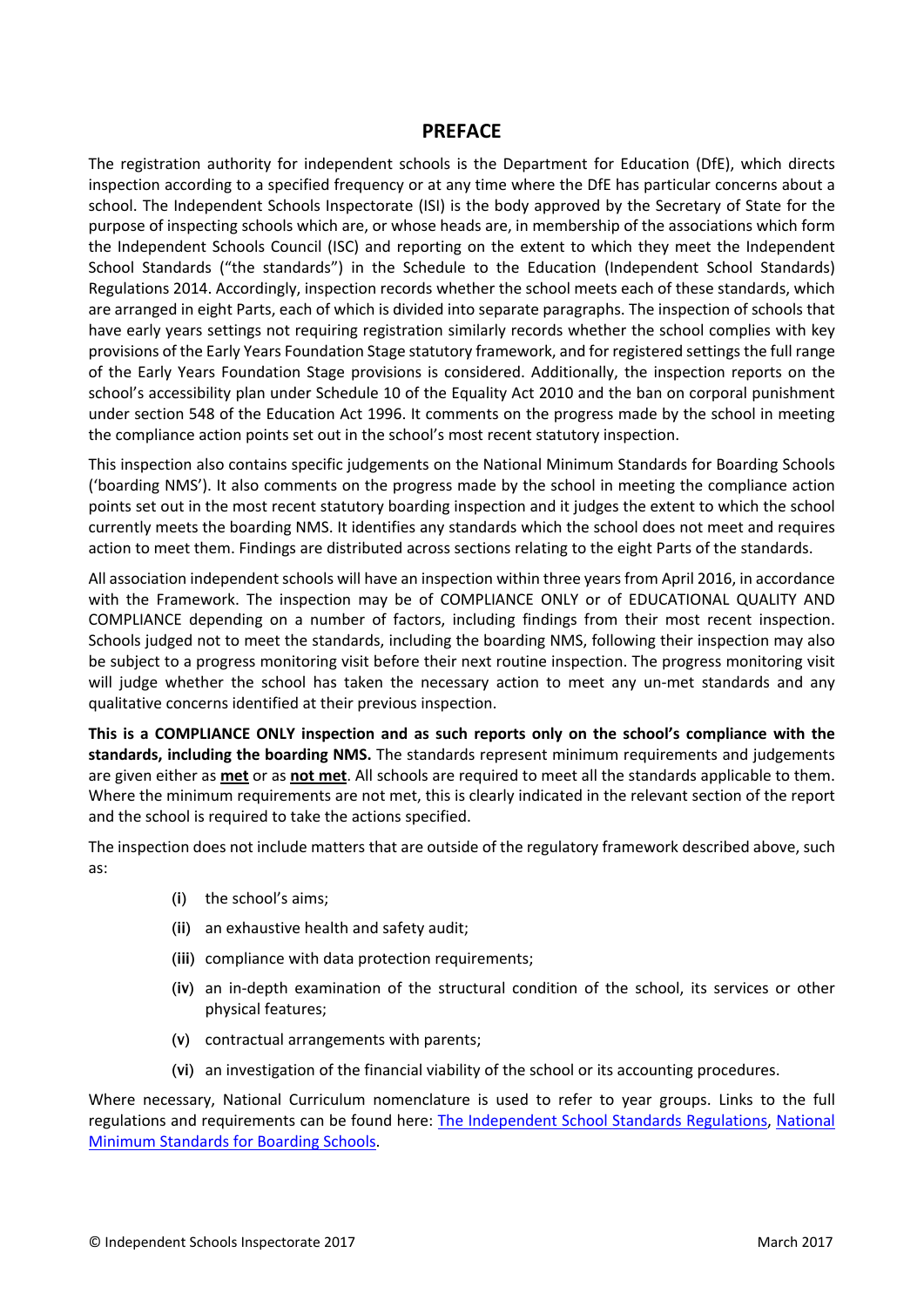# **SUMMARY EVALUATION**

**The school meets the standards in the schedule to the Education (Independent School Standards) Regulations 2014, the National Minimum Standards for Boarding Schools 2015, and associated requirements, and no further action is required as a result of this inspection.**

# **PART 1**

# **Quality of education provided**

At GCSE in the years 2012 to 2015, performance has been in line with the national average for maintained schools.

In the sixth form, A-level results in the years 2012 to 2015 have been above the national average for sixth formers in maintained schools.

The curriculum is documented, supported by appropriate plans and schemes of work for the pupils and covers the required breadth of material. The teaching enables pupils to make good progress, encompasses effective behaviour management and is supported by suitable resources. A suitable framework for the assessment of pupils' performance is in place.

#### **The standards relating to the quality of education [paragraphs 1–4] are met.**

# **PART 2**

# **Spiritual, moral, social and cultural development of pupils**

Principles and values are actively promoted which facilitate the personal development of pupils as responsible, tolerant, law-abiding citizens. Boarders' views are actively encouraged and their opinions and concerns are appropriately considered by staff. Any prefect system operating in the school is suitably managed.

**The standard relating to spiritual, moral, social and cultural development [paragraph 5] and NMS 17 and 19 are met.**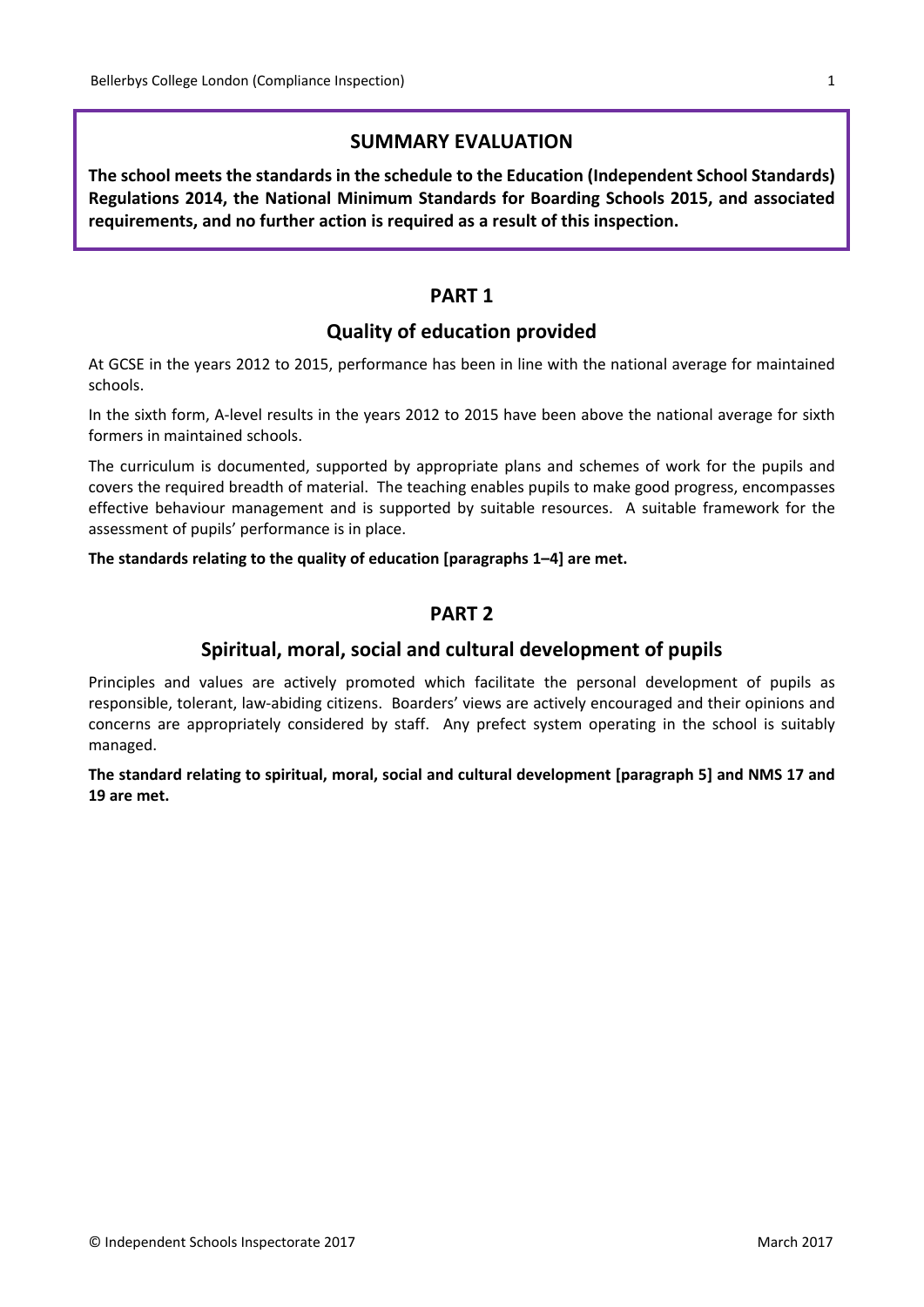#### **PART 3**

#### **Welfare, health and safety of pupils**

Arrangements are made to safeguard and promote the welfare of pupils by means that pay due regard to current statutory guidance; good behaviour is promoted; bullying is prevented so far as reasonably practicable; health and safety requirements are met, including those relating to fire safety; provision is made for first aid. Pupils are properly supervised; admission and attendance registers are maintained, as required, and there is a strategic approach to risk assessment. A disability access plan is in place.

An appropriate induction process for pupils new to boarding is implemented, and suitable provision is made for boarders' medical and health care, their food and drink and for managing boarders' laundry and possessions. Boarders have suitable contact with friends and family and access to a programme of activities. Boarding staff are appropriately trained and deployed. The school makes appropriate arrangements to provide long-term lodgings for some boarders.

**The standards relating to welfare, health and safety [paragraphs 6–16], the requirement of Schedule 10 of** the Equality Act 2010, the ban on corporal punishment under section 548 of the Education Act 1996, and **NMS 2–4, 6–12, 15, 16 and 20 are met.**

#### **PART 4**

## **Suitability of staff, supply staff, and proprietors**

The school makes appropriate checks to ensure the suitability of staff, supply staff, and proprietors and a register is kept as required. Visitors to boarding accommodation are appropriately supervised and the school's arrangements for guardianship are suitably managed.

The standards relating to the suitability of those in contact with pupils at the school [paragraphs 17-21] **and NMS 14 are met.**

#### **PART 5**

Suitable toilet, changing and showering facilities for pupils and appropriate accommodation for their medical and therapy needs are provided. The premises are maintained to a standard commensurate with health and safety; acoustics and lighting are appropriate; water provision is adequate. Suitable outdoor space is provided for physical education and outdoor play. Boarding accommodation is adequate for the needs of all boarders, and safeguards and promotes their welfare.

**The standards relating to the premises and accommodation [paragraphs 22–31] and NMS 5 are met.**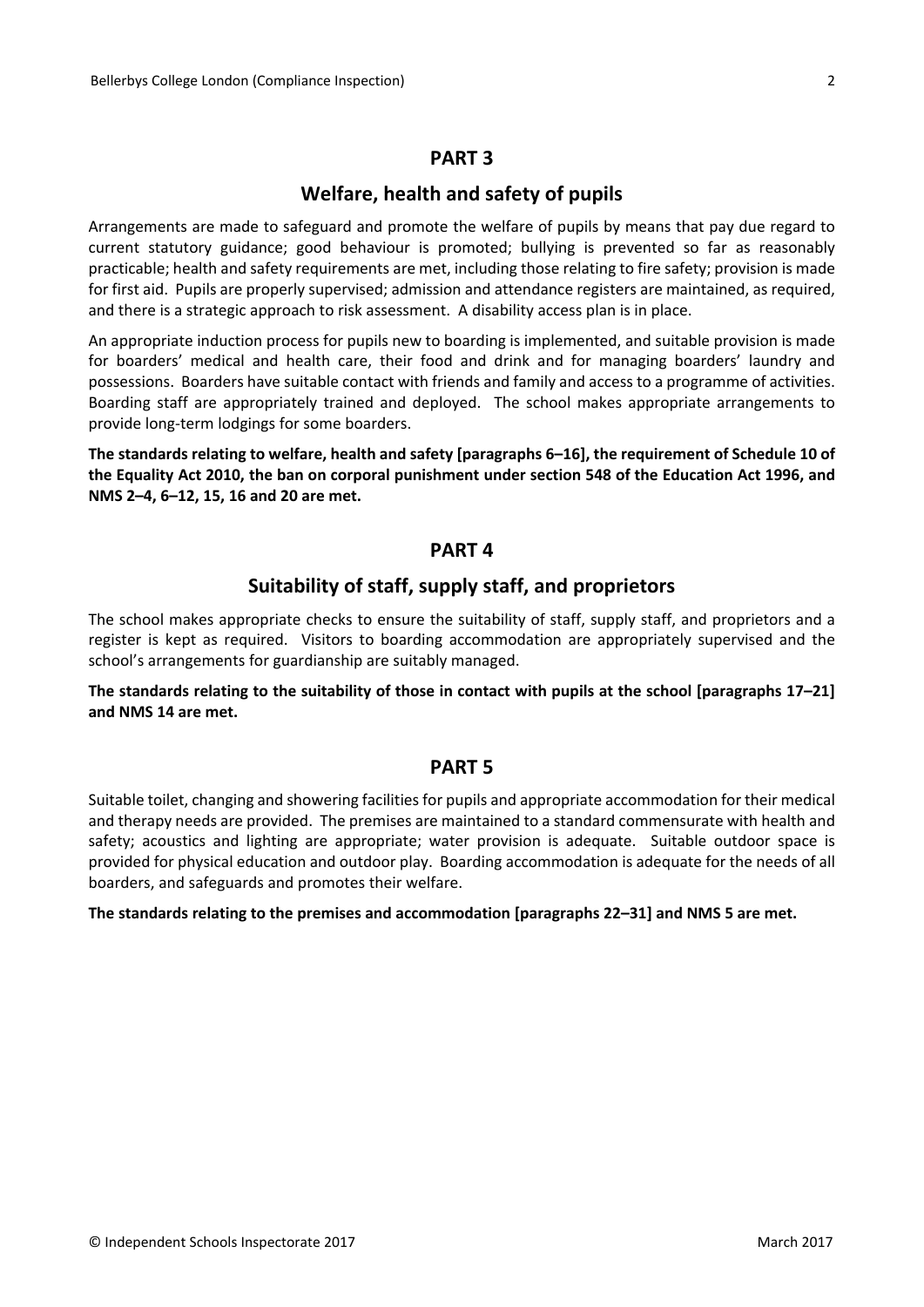#### **PART 6**

#### **Provision of information**

A range of information is variously published, provided or made available to parents, inspectors and the Department for Education. These include details about the proprietor, the ethos of the school and the curriculum, and of the school's arrangements for admission, behaviour and exclusions, bullying, health and safety, first aid, details of the complaints procedure, and the number of complaints registered under the formal procedure during the preceding school year, and the provision for those with education, health and care plans or English as an additional language. They also include particulars of the school's academic performance during the preceding school year, and its results in public examinations, inspection reports and (for parents only) a report at least annually of their own child's progress. The safeguarding policy is posted on the school's website. A suitable statement of boarding principles and practice is published by the school.

**The standard relating to the provision of information [paragraph 32] and statement of boarding principles [NMS 1] are met.**

#### **PART 7**

#### **Manner in which complaints are handled**

Parental complaints, if any, are handled effectively through a three-stage process, (informal, formal and a hearing before a panel of three, one of whom is independent of the school). Each stage has clear time scales, and at the third stage the panel can make findings and recommendations which are communicated to the complainant. Records are kept appropriately, including of any action taken, whether or not a complaint is successful, and identifying those relating to the boarding provision.

**The standard relating to the handling of complaints [paragraph 33] and NMS 18 are met.**

## **PART 8**

## **Quality of leadership in and management of schools**

The proprietor ensures that the leadership and management demonstrate good skills and knowledge, and fulfil their responsibilities effectively, so that the other standards are consistently met and they actively promote the well-being of the pupils. Appropriate leadership and management of boarding ensure that the required policies and records are maintained and effectively monitored.

#### **The standard relating to leadership and management of the school [paragraph 34] and NMS 13 are met.**